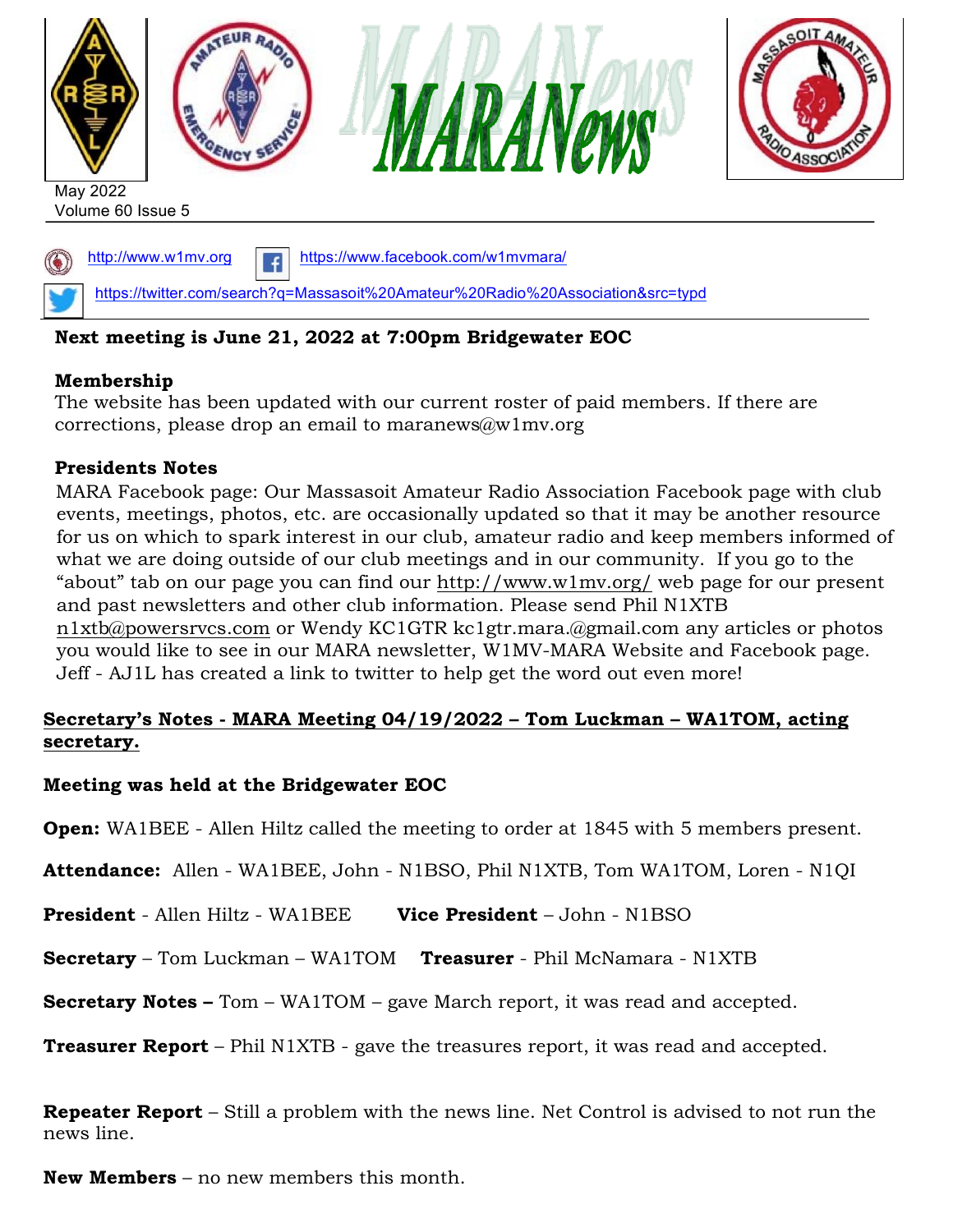

**Current Business** – More discussion on Club Shirts and Ballcaps. Still waiting on the supplier. If no reasonable answer is given a request for the CVS file be returned and we will go elsewhere.

**New Business** – N1XTB had discussion about NTS Traffic and Packet info and the need to change pathways due to a recent Silent Key. The discussion focused on NTS Traffic being easier to use.

WA1BEE and N1XTB also had discussion about Win-Link Traffic and a reference to Win-Link.org

Upcoming Events - Museum ships on the air weekend is coming up soon June 3-5. Rick is looking for help from anyone who is interested, please contact him, please email Rick KB1TEE@gmail.com. You can stay overnight on the Battleship in JR officers' quarters. Rick will be on the ship Friday afternoon to set up and be on the air by 8pm. He will operate until he cannot and then be back on the air for Saturday. He will have the coffee on, bring your snacks, treats, or food of your choice with you, ship food bar will be open.

Discussion was also held about a new club net to help build interest in the MARA Club. The net could possibly start and be held during the Fall and Winter months with various topics / discussions about building the hobby.

Discussions about hosting Technician Classes and coordinating with W1EKG Ross from the Whitman Club.

Motion to adjourn  $\omega$  2000

# **HAM RADIO LOCAL AREA NETS**

Any additions or corrections contact John – N1UMJ at: N1UMJ@arrl.net.

All Frequencies are in MHz and 6 Meters (50.0 MHz and up.) are FM Mode unless otherwise noted.

# **Sunday:**

8:30 AM WA1NPO – WARPSN Net, Whitman ARC Rptr, 147.225 +, PL 67.0 8:45

AM New England phone net, 3.945 +/-- LSB

# **Daily:**

- 7:00 PM NE Cracker Barrel Net, Matt W1AEM, NCO, 3.921.00 MHz LSB Pilgrim Amateur Wireless Assoc. 10 Meter Net
- 7:00 PM 28.375.0 USB Cape & Island Traffic Net, Mon. Tue. Thur.
- 7:00 PM Plymouth N1ZIZ Rptr, 146.685 PL 131.8
- 7:30 PM Falmouth N1YHS Rptr, 147.375 + PL 110.9 Genesis ARC CW Training Net
- 8:00 PM Eastern MA 2 Mtr Traffic Net, Boston W1BOS Rptr, 145.230 PL 88.5
- 8:00 PM Norfolk County Radio Association Net, , Walpole Rptr, 146.895 PL 123.0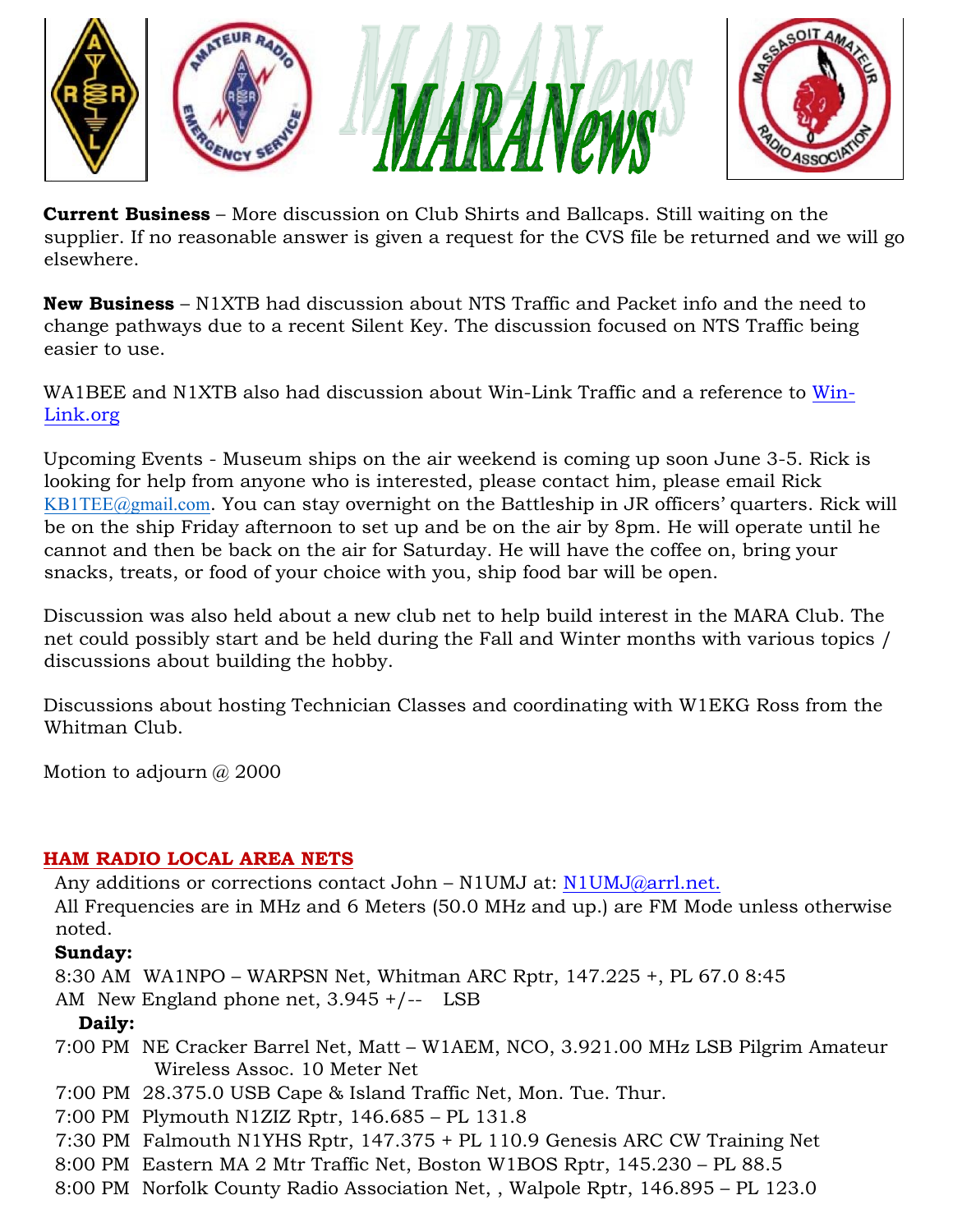







#### **Monday:**

- 6:00 AM Cape and Islands Weather Net, M-S, Dennis K1PBO Rptr, 146.955 PL 88.5
- 8:00 PM Fairhaven Weather Net, SEMARA Rptr, 147.000 + PL 67.0
- 8:00 PM Norfolk County Emergency Preparedness Net, Walpole Rptr, 146.895 PL 123.0
- 8:30 PM New England DMR net, DMR-- MARC repeaters talk group 3181 New England Falmouth ARA Net, Falmouth K1RK Rptr, 146.655 – PL 88.5
- 9:00 PM Boston ARC Rag Chew Net, Boston W1BOS Rptr, 145.230 PL 88.5

# **Tuesday:**

- 7:30 PM Plymouth N1ZIZ Rptr, 146.685 PL 131.8
- 8:00 PM Fairhaven Weather Net, SEMARA Rptr, 147.000 + PL 67.0
- 8:00 PM Massasoit ARA Net, , Bridgewater W1MV Rptr, 147.180 + PL 67.0 (Except 3rd Tue!) Genesis ARC 2 Mtr Rag-- Chew Net,
- 8:00 PM Norwood Amateur Radio Club Net, Norwood Rptr, 147.210 + PL 100.0 220 MHz Day! Try to find a 220 Repeater near you and give a call out!

# **Wednesday:**

- 7:00 PM Blackstone Valley ARC, 2 Mtr Simplex Net, 146.565
- 8:00 PM Cape and Islands ARES Net, Dennis K1PBO Rptr, 146.955 PL 88.5
- 8:00 PM Fairhaven Weather Net, SEMARA Rptr, 147.000 + PL 67.0
- 8:00 PM Whitman ARC 10 Meter Rag-- Chew Net, 28.333.0 USB Except 1st Wed!
- 9:00 PM Waltham Wranglers Swap Net., Waltham W1MHL Rptr , 146.64 PL 136.5

# **Thursday:**

- 7:00 PM Genesis ARC CW Training Net, Plymouth N1ZIZ Rptr, 146.685 PL 131.8 10 Mtr
- 8:00 PM Fairhaven Weather Net, SEMARA Rptr, 147.000 + PL 67.0
- 8:00 PM General Class Rag-- Chew Net, 29.470.0 FM
- 8:30 PM Sturdy Mem. Hosp. ARC ARES Prac Net, K1SMH Rptr, 147.195+ PL 127.3 900 MHz

# **Friday:**

- 8:00 PM Fairhaven Weather Net, SEMARA Rptr, 147.000 + PL 67.0
- 8:00 PM Great Hill Swap Net, K1USN, 145.390 and Echollink/Irpl 9127

# **Saturday:**

8:00 PM South Shore Skywarn Net, Bridgewater W1MV Rptr, 147.180 + PL 67.0

\*VKEMCOMM\* Echolink Conference node: 270177/IRLP 9508 (due to \*WX--TALK\* Echolink conference node: 7203/IRLP 9219 outage) Refer to: http://www.voipwx.net/

# **Massasoit Amateur Radio Association Executive Board**

President - Allen Hiltz - WA1BEE Vice President John L – N1BSO Secretary Wendy White – KC1GTR Treasurer: Phil McNamara N1XTB Call Sign Trustee: Phil McNamara N1XTB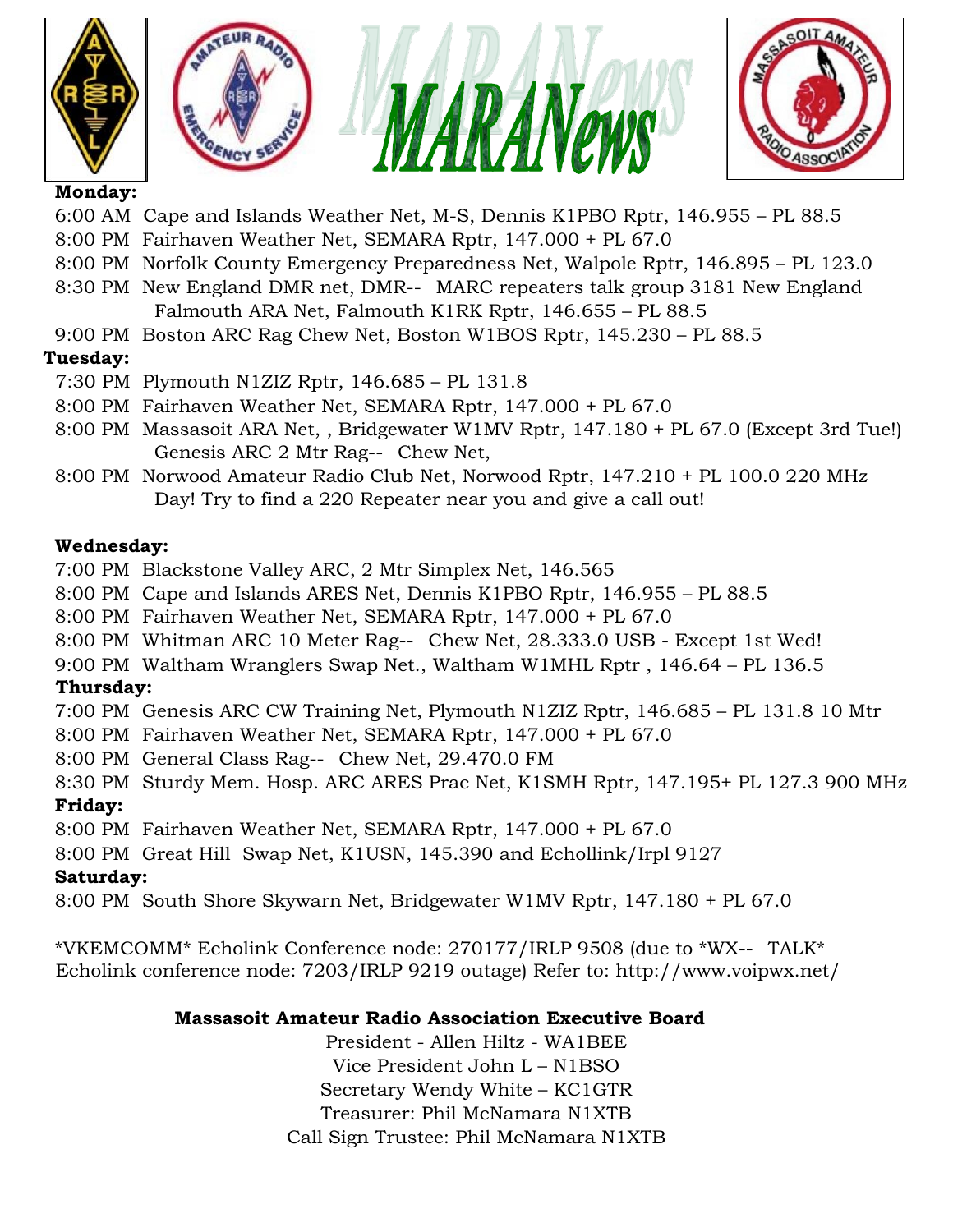



**APRS Node Node** 144.39 W1MV-1 **Packet BBS** 145.09 N1XTB-4 **Qsl via** www.eqsl.cc

**Packet Node Brockton** 145.09 W1JOE-7 (BROCK) **MARA Web Page** http://www.w1mv.org/ **Facebook** https://www.facebook.com/w1mvmara/ **Newsletter Editor** kc1gtr.mara@gmail.com **ARC Web Page** http://www.wa1npo.org **Skywarn** http://wx1box.org andwww.powersrvcs.org/w1gmf/skywarn.htm **Mailing Address** P.O. Box 428 Bridgewater, MA 02324

**Monthly meetings** are held the 3rd Tuesday of each month, for time being, Tuesday Night Zoom meeting will at 7:00pm.

Our **Meetings-On-The-Air** are held all other Tuesday evenings at 8PM on 147.180+ and includes the Westlink News Report with the latest news about happenings in the world of Amateur Radio.

The **South Shore Skywarn Net** is held every Saturday evening at 8PM local time on 147.180+ and is open to all hams.

**VE Exams** are held the 2<sup>nd</sup> Saturday of every month, in Braintree contact Steve Cohen, W1OD via email w1od@arrl.net. Walk-ins are no longer permitted. We will be hosting VE exams at 8:45 at the Watson building. If you know of anyone planning to take an exam, please have them drop a note to Steve to confirm a reservation.

# **http://www.hamradiolicenseexam.com/index.html**

# The K7RA Solar Update

05/14/2022 (Courtesy of ARRL Newsletter)

We saw some evidence of sporadic-e propagation this week on 6 and 10 meters, always surprising and exciting.

Solar activity was about the same as last week, at least going by the numbers.

Average daily sunspot numbers rose slightly from 68.6 to 74.4, while average daily solar flux only budged from 120 to 120.3.

Geomagnetic indicators were quieter, with average daily planetary A index shifting from 10.7 to 5, and average middle latitude numbers from 9.3 to 4.6. We listed the middle latitude A index on May 6 as 2, but that number is my own estimate. At the end of that day the last K index reading was not reported, and since the A index for the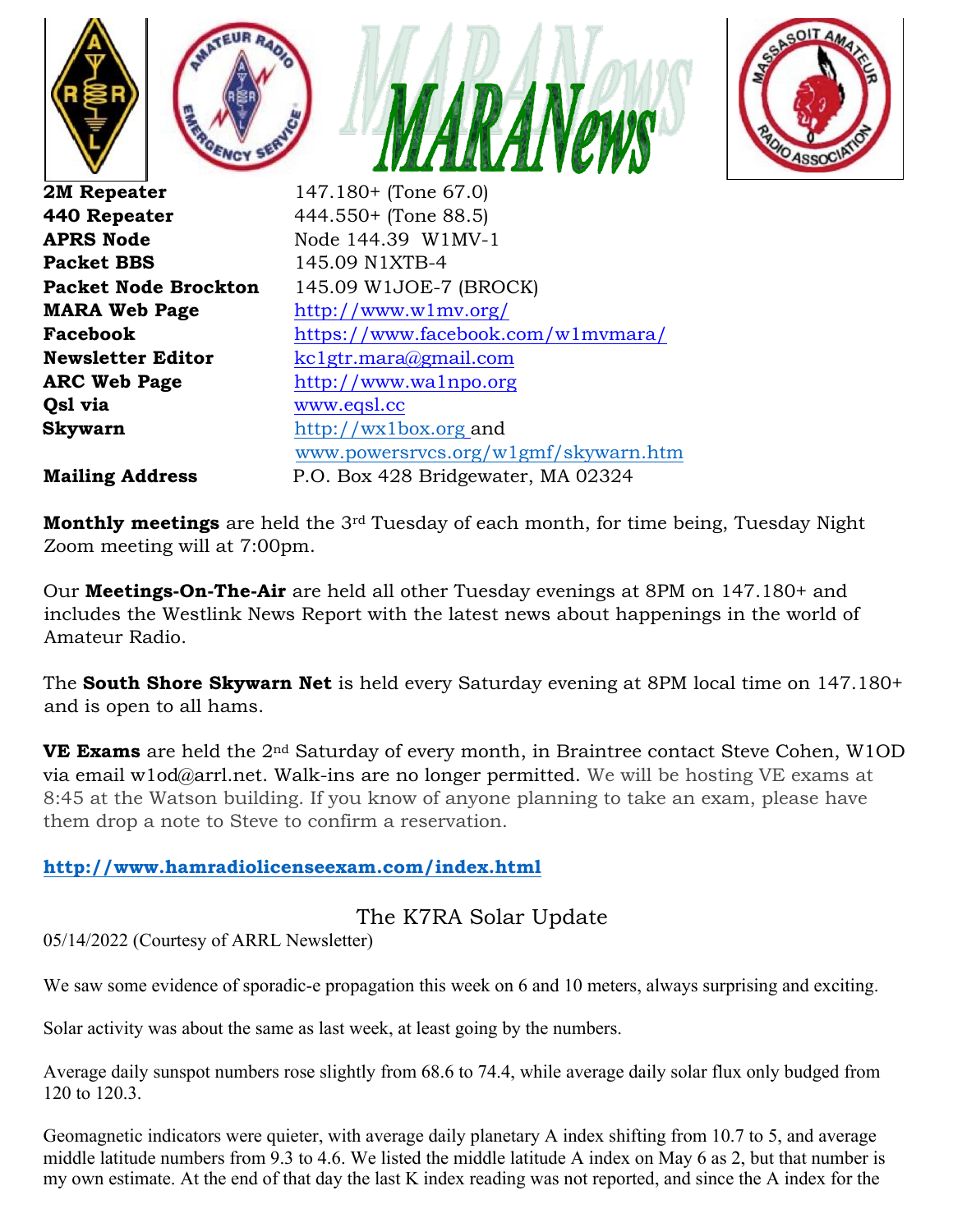





day is calculated from all the K index readings, there was no official middle latitude A index reported, so I came up with my own estimate based on available data.

Thursday's outlook for solar flux is more optimistic than last week's prediction, with no values below 100. Expected flux values are 135 on May 13-16, then 132, 128, 126, and 120 on May 17-20, then 118, 120, 124 and 121 on May 21-24, 118 on May 25-27, 116 on May 28-31, 118 on June 1-5, then 116 and 118 on June 6-7, 120 on June 8-9, 122 on June 10-14, 118 on June 15-17, then 120, 124 and 121 on June 18-20.

Planetary A index is predicted at 8 on May 13, 12 on May 14-15, then 14 and 8 on May 16-17, 5 on May 18-19, then 12 and 8 on May 20-21, 5 on May 22-23, 18 on May 24, 15 on May 25-27, 8 on May 28, and 5 on May 29 through June 15, a nice long quiet spell of geomagnetic stability for more than 2 weeks.

Thursday's forecast was prepared by Trost and Housseal of the U.S. Air Force.

OK1HH wrote: "Solar flares continue to occur, and some of them are throwing several overlapping CMEs into space. The amount of CMEs leaving the sun is large enough to make it difficult to unravel their different shapes and trajectories, which reduces the reliability of predictions. Nevertheless, the geomagnetic activity is mostly low, which can be explained by the fact that the magnetic fields above the solar surface are mostly closed.

"An intense solar flare of class X1.5 was observed on May 10 at 1355 UT in the active region 3006 with a complex magnetic structure. Radiation from the flare ionized the Earth's atmosphere and caused a shortwave radio outage around the Atlantic Ocean, more specifically from Central Europe to the east coast of the United States (see Dellinger effect). Radio transmissions at frequencies below 30 MHz were attenuated for more than an hour after the eruption.

"Another M-flare on the afternoon of May 11 was a proton flare.

"Another CME on May 11 came from the sunspots on the far side - one just behind the eastern limb of the Sun and the other just behind the western limb. We do not expect the solar wind around the Earth to intensify again."

The Dellinger effect: **https://en.wikipedia.org/wiki/Sudden\_ionospheric\_disturbance**

Here is a blackout map for the above mentioned May 10 event: **https://bit.ly/3w7jQjg**

More on this event:

**https://bit.ly/3N98Nf0**

# **https://bit.ly/3NgULrX**

Mystery of the bright spots: **https://bit.ly/3wbiBQa**

WA6LIE wrote in a message titled "TEP to Fiji": "Yesterday evening March 10 just after 0600 UTC I was getting ready to go to bed and saw 3D2AG calling CO on 6 meter FT8. I gave him a call and we made a OSO.

"He was decoded here in Salinas, California. CM96 for an hour and a half with no takers. Looks like the Magic band is starting to play!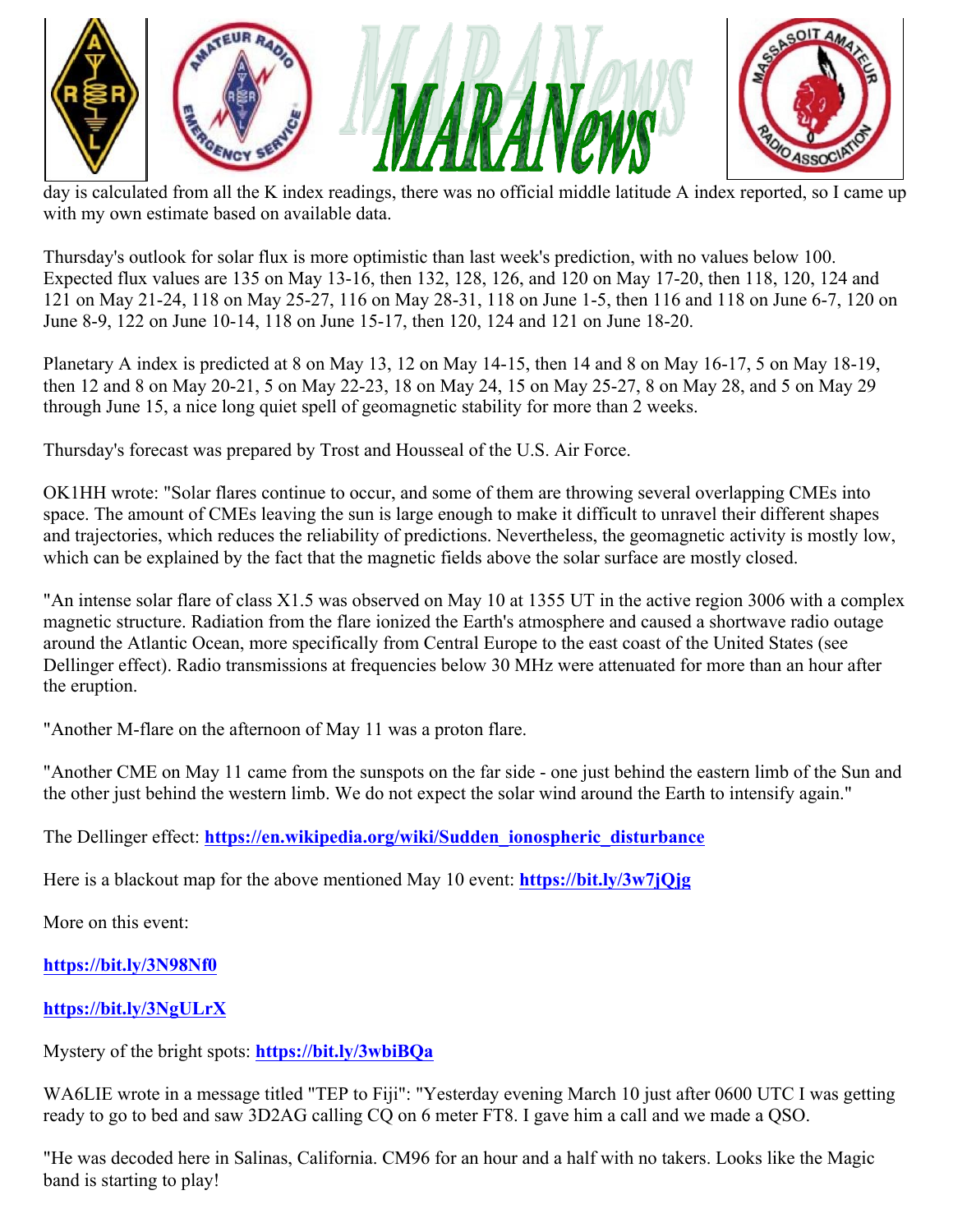



"I will go back to my saying: Gotta be in the right place at the right time and get lucky! Heads up!"

K5JRN wrote: "Today (05/07/2022) at 1601 UTC, I caught a brief 2-meter E-skip opening and worked W4AS in EL95, using FT8, 25 Watts, and an indoor mobile whip antenna. It was an 1100-mile hop from EM10, in Austin, TX, to the Miami, FL area. He was +04 here and I was -24 there, no doubt because of my low power and crosspolarization. It was a new grid for me on 2, and I'm happy to have it."

A massive solar flare, almost: **https://bit.ly/3Maqvij**

Solar cycle progress update from NOAA: **https://www.swpc.noaa.gov/products/solar-cycle-progression**

Real time geomagnetic updates: **https://www.solarham.net/kp.htm**

The latest Space Weather from Dr. Skov, WX6SWW: **https://youtu.be/PUArR1QXTAg**

For more information concerning shortwave radio propagation, see **http://www.arrl.org/propagation** and the ARRL Technical Information Service at **http://arrl.org/propagation-of-rf-signals**. For an explanation of numbers used in this bulletin, see **http://arrl.org/the-sun-the-earth-the-ionosphere**.

An archive of past propagation bulletins is at http://arrl.org/w1aw-bulletins-archive-propagation. More good information and tutorials on propagation are at **http://k9la.us/**.

Instructions for starting or ending email distribution of ARRL bulletins are at **http://arrl.org/bulletins** .

Sunspot numbers for May 5 through 11, 2022 were 85, 64, 66, 89, 71, 62, and 84, with a mean of 74.4. 10.7 cm flux was 119.9, 119.2, 118.1, 119.2, 117, 115.8, and 132.9, with a mean of 120.3. Estimated planetary A indices were 4, 5, 3, 6, 8, 3, and 6, with a mean of 5. Middle latitude A index was 4, 2, 4, 7, 8, 2, and 5, with a mean of 4.6.

# Photo Gallery

•



# **Courtesy of ARRL Newsletter**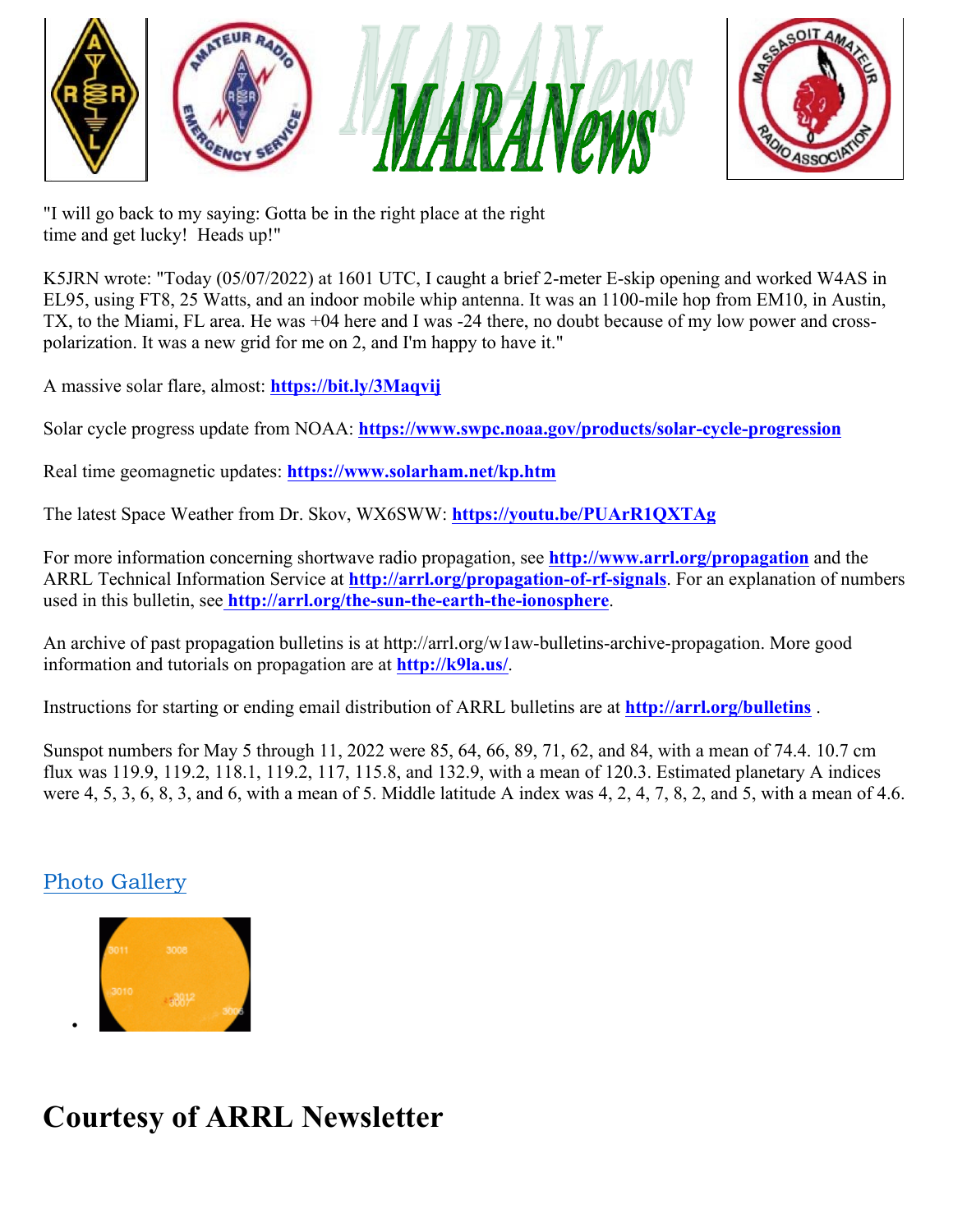





# **ARRL Foundation Club Grant Program**

The ARRL has long recognized that it is in the best interests of Amateur Radio to encourage and support amateur radio clubs. Clubs historically have recruited, licensed, and trained new radio amateurs and have provided the community setting for radio amateurs to continue their education and training. The ARRL Foundation Club Grant Program, funded by a grant from Amateur Radio Digital Communications (ARDC), will make \$500,000 available to clubs, enabling them to provide and expand these important services more easily. The program will provide up to \$25,000 for worthy club projects, while requests for more than that will be referred back to ARDC.

An informational webinar about the ARRL Foundation Club Grant Program was held on May 4, 2022. Slides from that presentation can be viewed **here** (PDF).

# **ARRL Club Grant Program at a glance:**

- Clubs do not need to be ARRL-affiliated clubs to submit proposals
- Looking to fund projects that create significant impact beyond the applying club: transformative impact on Amateur Radio; create public awareness and support for Amateur Radio; educational and training impact
- Examples of projects include, but are not limited to: get on the air projects; ham training and skills development through mentoring; STEM and STEAM learning through Amateur Radio; station resources for use by the ham community; emergency communications and public service projects that emphasize training; club revitalization projects
- Grant funds may not be used for commercial or for-profit projects

#### **Follow the links below for Club Grant application templates:**

- **Project narrative**
- **Grant milestones**
- **Grant project budget**
- **Club revitalization plan (revitalization grants only)**

#### *The ARRL Foundation Club Grant Program is now accepting grant proposals.*

**Follow this link** to submit a Club Grant proposal.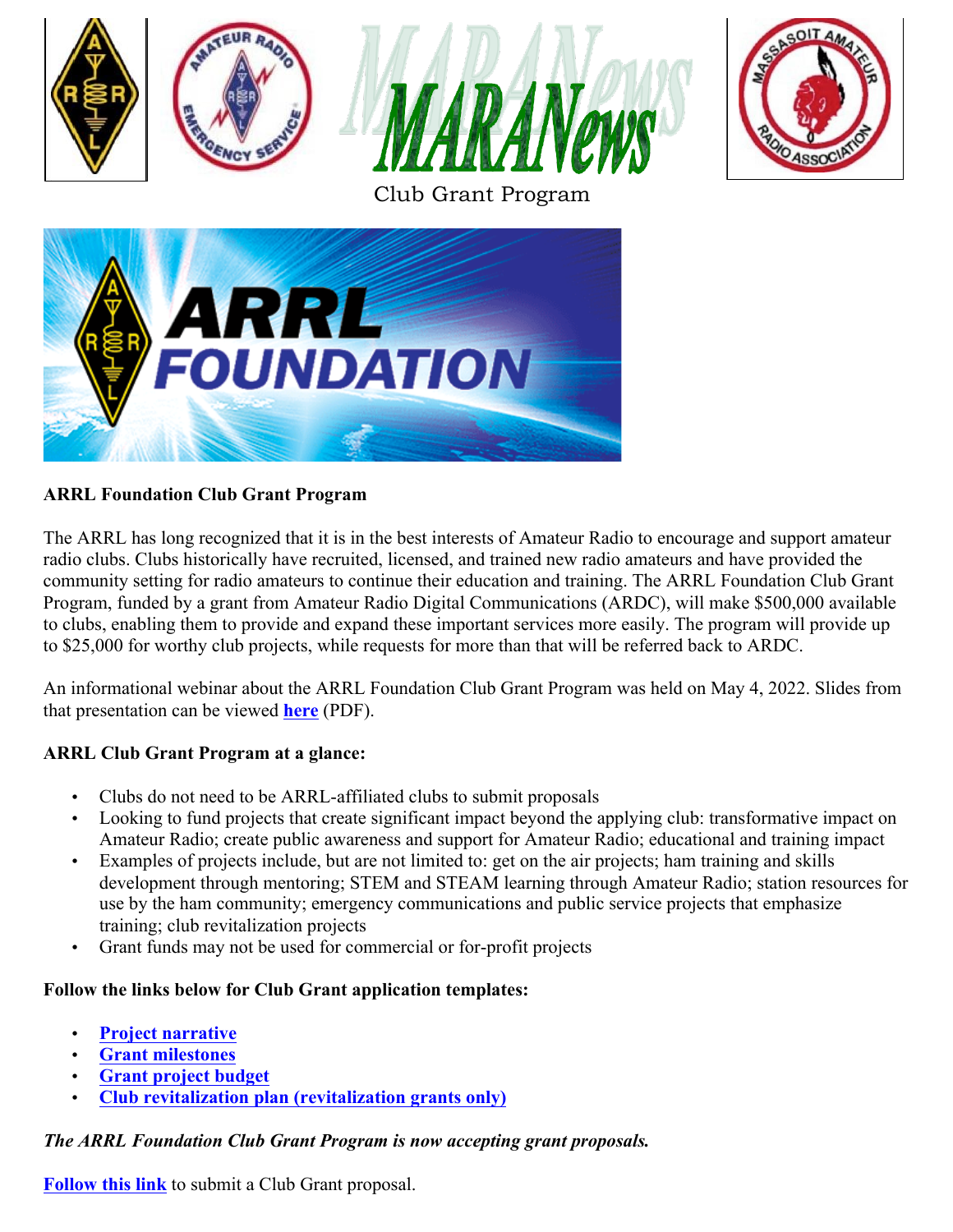





Clubs are also welcome to apply directly to ARDC for a grant by visiting www.ampr.org/apply/. Grant applications of all amounts, including over \$25,000, are eligible.

Questions about the ARRL Foundation Club Grant Program can be sent to clubgrants  $(\partial_{\alpha}arl.\partial_{\alpha}r)$ .

ICOM will announce news at Hamvention May 16, 2022

This morning Icom announced that it will have something "new and exciting is on the horizon" during Dayton Hamvention 2022 Will it be a new HF or VH... Read more

# **Courtesty of Hamuniverse**

# **HAM RADIO OPERATOR INVENTS GAS SAVINGS DEVICE**

**Heathkit's Amateur Radio Plans Taking Shape!**

**ARRL NEWS**

**Need more Ham Radio News?**

**Ham Radio News from the Google World wide Search Engine!**

**HF Radio.org News** 

**QRZ.com News Headlines**

**This Week in Ham Radio From Twiar.org (RSS FEED) (Audio download)**

**Ham News from England From Southgate ARC**

**Amateur Radio Newsline**

**R.A.I.N. Report (Audio)**